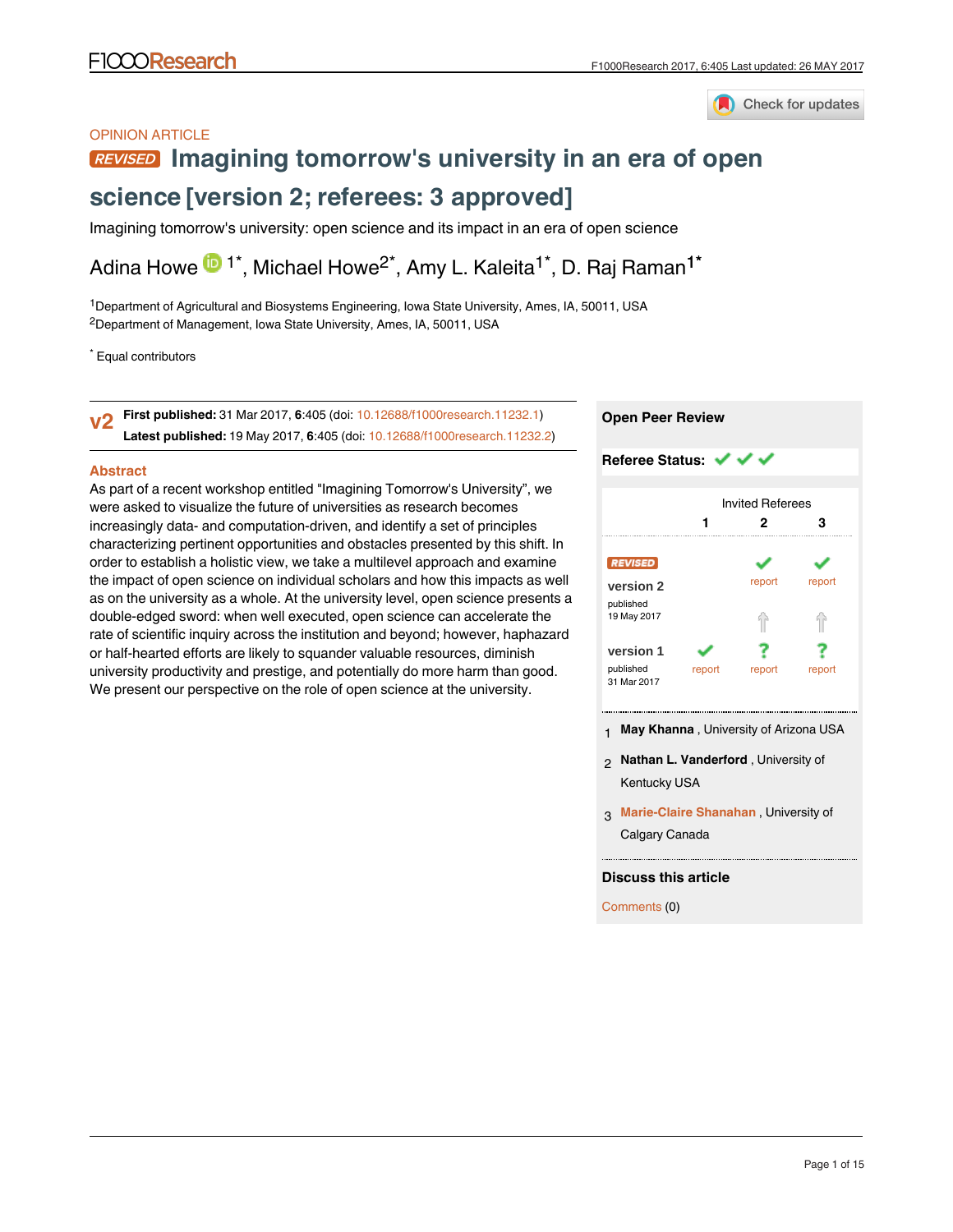**Corresponding author:** Adina Howe (adina@iastate.edu)

**Competing interests:** No competing interests were disclosed.

**How to cite this article:** Howe A, Howe M, Kaleita AL and Raman DR. **Imagining tomorrow's university in an era of open science [version 2; referees: 3 approved]** *F1000Research* 2017, **6**:405 (doi: [10.12688/f1000research.11232.2\)](http://dx.doi.org/10.12688/f1000research.11232.2)

**Copyright:** © 2017 Howe A *et al*. This is an open access article distributed under the terms of the [Creative Commons Attribution Licence](http://creativecommons.org/licenses/by/4.0/), which permits unrestricted use, distribution, and reproduction in any medium, provided the original work is properly cited.

Grant information: The author(s) declared that no grants were involved in supporting this work.

**First published:** 31 Mar 2017, **6**:405 (doi: [10.12688/f1000research.11232.1](http://dx.doi.org/10.12688/f1000research.11232.1))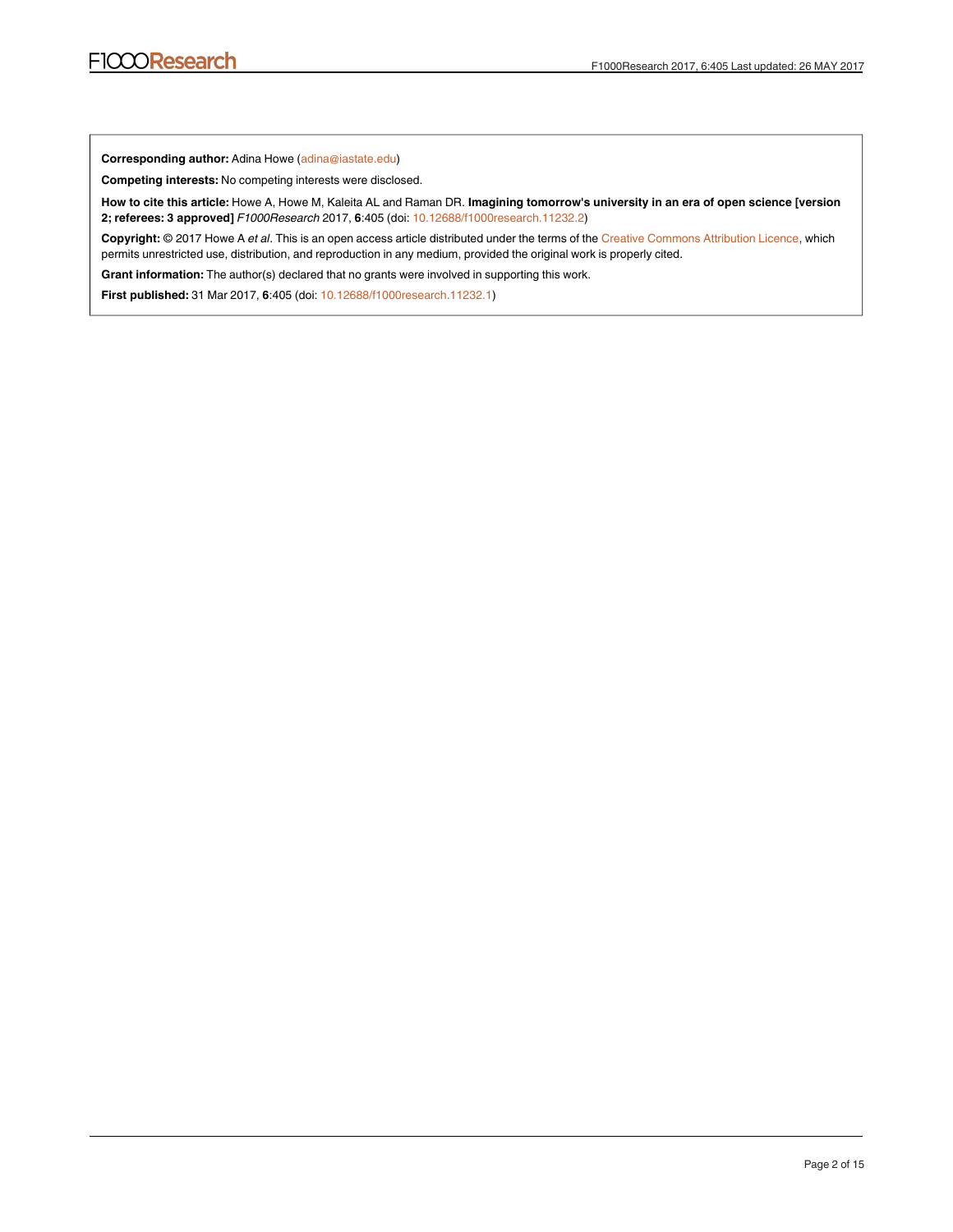### **Amendments from Version 1** *REVISED*

Version 2 of this manuscript is modified to include improvements suggested by three reviewers. Revisions include a specific introduction to the definition of open science and modified citations to provide more specific examples of open science benefits and arguments. We have also modified the title to better reflect the content of this perspective.

**See referee reports**

### **Introduction**

The mission of universities, specifically land-grant institutions originating from the Morrill Act of 1862, is to provide accessible education and scholarship to *all* people. In a similar vein, open science has emerged as an approach to minimize the barriers associated with traditional ways of sharing the outcomes of scholarship. As defined by the Open Definition ([https://okfn.org/\)](https://okfn.org/), open science embodies the notion that information is available for anyone to "freely access, use, modify, and share for any purpose", regardless of personal or institutional resources. Fostered by increasingly data- and computation-driven research, universities are uniquely positioned to reimagine their role in knowledge dissemination vis-à -vis the principles of open science. As part of a recent workshop entitled ["Imagining Tomorrow's University"](http://www.ncsa.illinois.edu/Conferences/ImagineU/), we were asked to visualize the future of universities in an open, networked era and to identify a set of principles characterizing pertinent opportunities and obstacles presented by this shift. In order to establish a holistic view, we take a multilevel approach and examine the impact of open science on individual scholars as well as on the university as a whole. Generally, we agree that increased transparency in the scientific process can broaden and deepen scientific inquiry, understanding, and impact. However, the realization of these outcomes will require significant time, effort, and aptitude to successfully convey the means by which data are transformed into knowledge. We propose that open science can most effectively enable this evolution when it is conceptualized as a multifaceted pathway that includes:

- The provision of accessible and well-described data, along with information about its context<sup>1</sup>;
- The methodology and mechanisms necessary to reproduce data analyses;
- Training products that provide transparent understanding of how the data can be applied to answer questions.

Thus, impactful open science requires investments from individual researchers that are often greater than those that might be needed for "non-open" science. At the university level, open science represents a double-edged sword: when well executed, it can accelerate the rate of scientific inquiry across the institution and beyond; however, haphazard or half-hearted efforts are likely to squander valuable resources and diminish university productivity and prestige, potentially doing more harm than good. Here, we present our perspective on the varying roles of open science.

### **Open science enables low-barrier collaborations**

For some university researchers, open science can be both powerful and transformative<sup>2</sup>. Imagine a research program that generates not only publications but also develops code that can quickly reproduce each analysis and publishable figure with a minimal amount of manual intervention. This structure can provide continuity in a project and accelerate the research enterprise by allowing researchers to rapidly repeat the same analysis on new datasets, all while lowering training and other human capital investments. Included in a publication, this "research notebook" and accompanying datasets (e.g., [3\)](#page-4-0), could be compiled into a tutorial for others in the field who could then repeat this work with their own data – all without the need for formal collaborations. Such approaches can benefit not only the initiating research group but also an entire scientific discipline.

### **Open science imposes significant costs**

While the opportunities of open science practices hold promise, several costs and obstacles may prevent its realization and impact. A key cost of open science is time – time to format, annotate and publish data and associated metadata; time to learn new tools that allow for automated analysis and reproduction; and time to produce scripts with a sufficient level of robustness and documenta-tion to be broadly useful to others<sup>[4](#page-4-0)</sup>. Of these, arguably, the least time-consuming step is simply providing access to data. While open data is an important component of open science, it requires significant investment and does not provide the broad benefits of open science writ large. These investments include personnel, labor, computational infrastructure to store data, and publication costs to communicate findings in an open way (up to \$3900, [5](#page-4-0)). Consequently, a challenge for university engagement with open science is determining who should bear the financial burden of these costs. For example, a grant proposal that requires \$10,000 additional for open access publishing fees may not be viewed as competitively as one with these dollars allocated for direct research costs. Similarly, while universities can directly promote open science by subsidizing open access publication fees or providing cost-sharing opportunities, they too must decide where best to invest their limited resources.

Further, it would be irresponsible to discuss open data and open science without acknowledging the risk posed to the anonymity that is so central to many human research studies. For example, to promote participant anonymity, data resulting from research currently conducted under the auspices of an IRB may be ineligible for distribution outside of the immediate research team. As multiple sources of open data become increasingly available, privacy concerns of this nature are likely to increase along with the prevalence of unintended participant identification $6,7$ . In these cases, the benefits of open science may not stem from sharing data but rather reproducible analyses that may be more broadly useful, and the provision of open data does not in itself translate into our vision of open science. At the university level, the incentives to facilitate and expand open science at the university should not be monolithic (e.g., datacentric), but rather be selectively created and applied to maximize success and minimize unintended harm. Open science also presents unique challenges as universities and other research institutions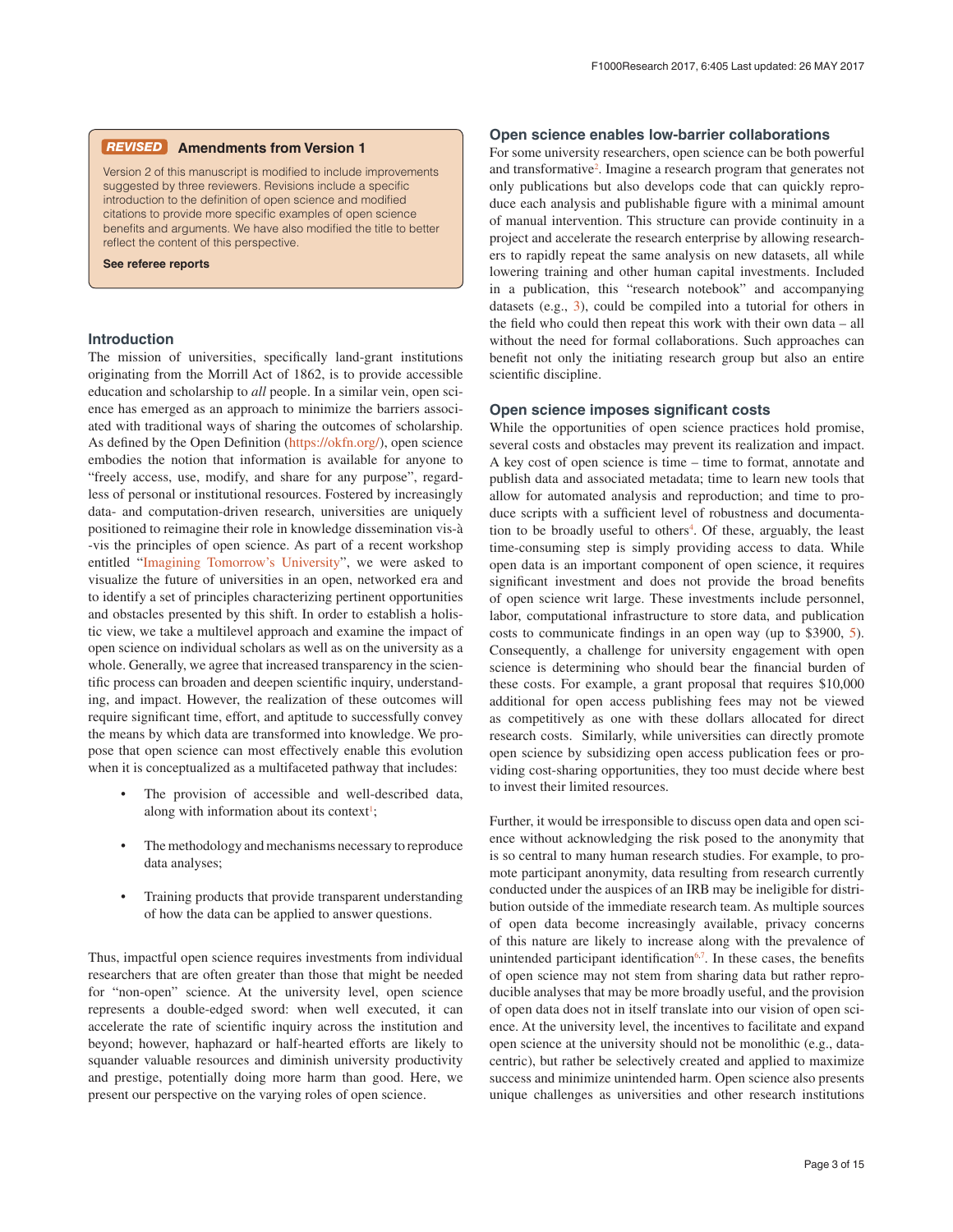turn increasingly to private sector funding, which comes with proprietary limitations on the dissemination of results.

### **The potential for broader impacts with open science**

It is possible that the increasing availability and transparency of scientific inquiry could ignite broader interest in research. The current publishing paradigm of most fields limits research availability to a relatively narrow audience, with paid access to scientific journals. Meanwhile, polling data from Gallup indicates a slow but relatively steady decline in Americans' trust of institutions in general since 2000<sup>8</sup>, although Gallup does not include "universities" specifically in the poll. In one study that compared follow-on inventions from discoveries that were made simultaneously but separately at a university and at a corporate firm, the same discovery at a university was 20–30% less likely to be used in follow-up innovations<sup>[9](#page-4-0)</sup>. This study also included openended interviews to shed light on this "Ivory Tower effect", and a driver appeared to be "considerable skepticism toward academic science." More openness in university science research may help to address this apparent skepticism.

Even though there are concerns associated with society's growing disconnect with the scientific enterprise and the accompanying devaluation of research, it should be noted that in general academics are still held in high regard and seen as reliable sources of information for a wide range of issues $10,11$ . To maintain this esteem, it is important to realize that data without an understanding of what it entails or the questions it can answer can be considered useless and even dangerous when used improperly to influence decisionmaking and policy<sup>12</sup>. Thus, providing useful open data requires more thought on how this data can be translated into useful information. Mechanisms to reproduce analyses and communications that explain the complexities and intricacies of these tasks could be an important first step. While the peer-reviewed-publication paradigm currently provides an established, if not optimal, communication mechanism for conveying the results of scientific activities to our peers, no such standard currently exists to govern the creation and exchange of open science to our peers and beyond. Efforts at the university level that encourage the rigorous construction of appropriate dissemination systems are laying the foundation for success in this endeavor.

### **A path forward: recognition, training and infrastructure**

*Recognize open science impacts.* Universities have a moral responsibility to educate, and there are significant opportunities in the open science model to broaden the output of research with an eye towards education. Nevertheless, the current university promotion and tenure system is optimized for evaluating the traditional format of peer-reviewed journals as the only necessary and sufficient product of a research project. Given the "publish or perish" paradigm that currently pervades the academy, an accompanying lack of recognition for the time and effort put into facilitating open science is apt to dampen participation<sup>12</sup>. For example,

utilizing openly available code for an analysis in a subsequent publication does not require a citation, and even if the code were to be highly cited, it does not carry the same weight as a peerreviewed publication. Thus, universities have an opportunity to reimagine what it means to contribute to research, specifically extending the definition to include more than a tally of peer reviewed publications. The development of robust, reliable, and transparent tools to track utilization of open science products may be one path forward to quantitatively measure the impact of faculty generated research outputs not currently tracked or rewarded, and both incentivize and acknowledge the resources required to effectively engage in open science.

*Train best practices and provide infrastructure to broaden participation.* A notable effort to define the characteristics of open science products are the FAIR Data Principles<sup>13</sup>, which emphasize that scholarly products should be findable, accessible, interoperable, and reusable and that good data management is not a goal in itself but can catalyze knowledge discovery and innovation. At the university, training for sustainable data management best practices would deepen the overall understanding of the opportunities inherent in open science. In many respects, the products of open science are available to benefit by all that require support infrastructure to share data, tools, and training to broaden participation and limit exploitation. This infrastructure could also be re-imagined to include metrics to quantify impact, supporting the need to acknowledge contributions.

In conclusion, open science is a significant opportunity for universities, but a one-size-fits-all approach is sub-optimal. Executing open science in a way that facilitates meaningful advances requires a personal investment of time, both upfront to develop relevant capabilities, and ongoing for execution expenses. As such, it is important that universities develop infrastructure and training to support, measure, and reward efforts that deliver on the promise of open science, focusing on domains best positioned to further scientific understanding.

A preprint of this article can be found on PeerJ ([https://doi.](https://doi.org/10.7287/peerj.preprints.2781v1) [org/10.7287/peerj.preprints.2781v1](https://doi.org/10.7287/peerj.preprints.2781v1)).

### Author contributions

AH, MH, AK, RR contributed equally in the preparation of this manuscript and have agreed to the final content.

### Competing interests

No competing interests were disclosed.

### Grant information

The author(s) declared that no grants were involved in supporting this work.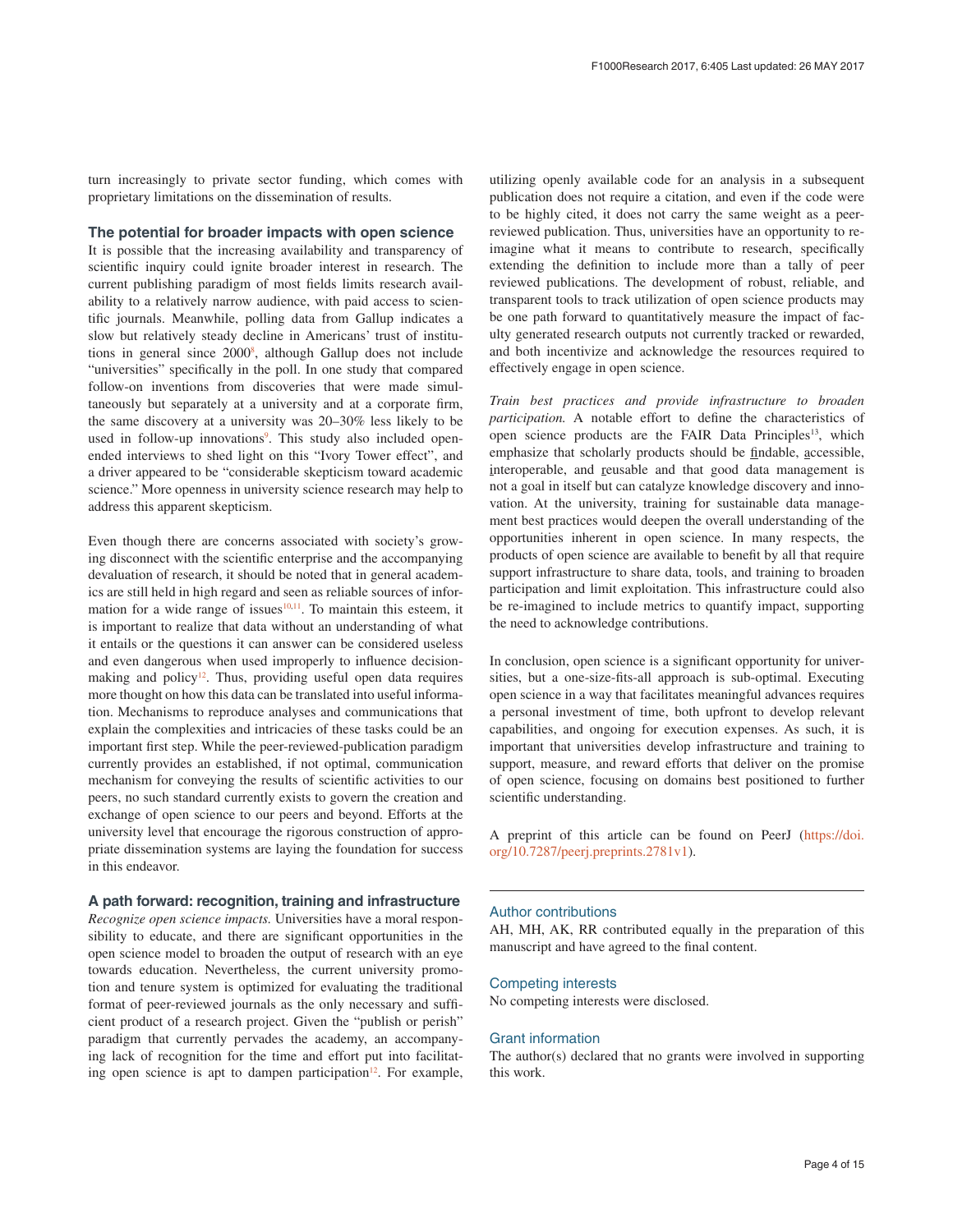### <span id="page-4-0"></span>**References**

- 1. Faniel IM, Jacobsen TE: **Reusing Scientific Data: How Earthquake Engineering Researchers Assess the Reusability of Colleagues' Data.** *Comput Support Coop Work.* Springer Netherlands. 2010; **19**(3): 355–375. **[Publisher Full Text](http://dx.doi.org/10.1007/s10606-010-9117-8)**
- 2. McKiernan EC, Bourne PE, Brown CT, *et al.*: **How open science helps researchers succeed.** *eLife.* eLife Sciences Publications Limited. 2016; **5**: pii: e16800. **[PubMed Abstract](http://www.ncbi.nlm.nih.gov/pubmed/27387362)** | **[Publisher Full Text](http://dx.doi.org/10.7554/eLife.16800)** | **[Free Full Text](http://www.ncbi.nlm.nih.gov/pmc/articles/4973366)**
- 3. Howe A, Chain P: **Example of a reproducible IPython Notebook for Analysis [Internet]. [Reference Source](http://nbviewer.jupyter.org/github/germs-lab/frontiers-review-2015/blob/master/frontiers-nb-2015.ipynb)**
- 4. Barnes N: **Publish your computer code: it is good enough.** *Nature.* Nature Publishing Group. 2010; **467**(7317): 753. **[PubMed Abstract](http://www.ncbi.nlm.nih.gov/pubmed/20944687)** | **[Publisher Full Text](http://dx.doi.org/10.1038/467753a)**
- 5. Van Noorden R: **Open access: The true cost of science publishing.** *Nature.* 2013; **495**(7442): 426–429. **[PubMed Abstract](http://www.ncbi.nlm.nih.gov/pubmed/23538808)** | **[Publisher Full Text](http://dx.doi.org/10.1038/495426a)**
- 6. Sweeney L: **Simple Demographics Often Identify People Uniquely.** Tech Rep LIDAP-WP. 2000. **[Reference Source](http://dataprivacylab.org/projects/identifiability/paper1.pdf)**
- 7. Tonidandel S, King EB, Cortina JM: **Big Data Methods: Leveraging Modern Data**

**Analytic Techniques to Build Organizational Science.** *Organ Res Methods.* SAGE Publications Sage CA: Los Angeles, CA; 2016. **[Publisher Full Text](http://dx.doi.org/10.1177/1094428116677299)**

- 8. Poll G: **Americans' Confidence in Institutions Stays Low | Gallup [Internet].**  [cited 1 Feb 2017]. **[Reference Source](http://www.gallup.com/poll/192581/americans-confidence-institutions-stays-low.aspx)**
- 9. Bikard M: **Peer-Based Knowledge Validation: A Hurdle to the Flow of Academic Science to Inventors.** 2012. **[Publisher Full Text](http://dx.doi.org/10.2139/ssrn.2333413)**
- 10. Nisbet MC, Kotcher JE: **A Two-Step Flow of Influence?: Opinion-Leader Campaigns on Climate Change.** *Sci Commun.* SAGE Publications Sage CA: Los Angeles, CA. 2009; **30**(3): 328–354. **[Publisher Full Text](http://dx.doi.org/10.1177/1075547008328797)**
- 11. Leiserowitz A, Maibach EW, Roser-Renouf C, *et al.*: **Climate Change in the American Mind: Americans' Global Warming Beliefs and Attitudes in April 2013.** *SSRN Electron J.* 2013. **[Publisher Full Text](http://dx.doi.org/10.2139/ssrn.2298705)**
- 12. Longo DL, Drazen JM: **Data Sharing.** *N Engl J Med.* Massachusetts Medical Society, 2016; **374**(3): 276–277. **[PubMed Abstract](http://www.ncbi.nlm.nih.gov/pubmed/26789876)** | **[Publisher Full Text](http://dx.doi.org/10.1056/NEJMe1516564)**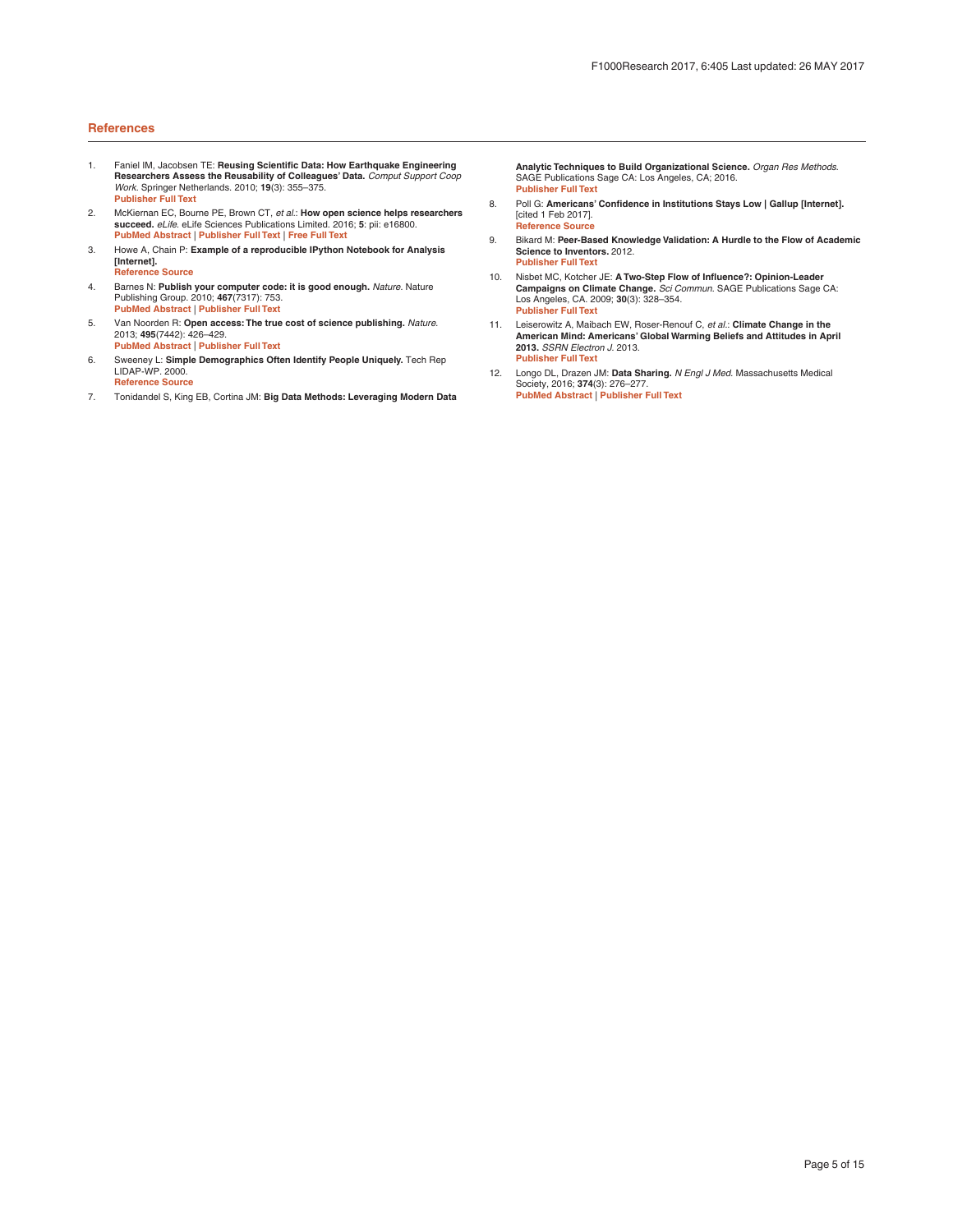# **Open Peer Review**

# **Current Referee Status:**

**Version 2**

Referee Report 26 May 2017

**doi:**[10.5256/f1000research.12634.r22928](http://dx.doi.org/10.5256/f1000research.12634.r22928)

**Marie-Claire Shanahan** University of Calgary, Calgary, AB, Canada

Thank you for the revisions made to the paper and to the attention given to the comments from all three reviewers. The argumentation has been substantially clarified and the issues with references have been corrected.

*Competing Interests:* I contributed to a discussion paper for the same workshop (Imagining Tomorrow's University) but the papers were not in competition with one another, evaluated relative to one another, or written in collaboration with each other in any way.

**I have read this submission. I believe that I have an appropriate level of expertise to confirm that it is of an acceptable scientific standard.**

Referee Report 22 May 2017

**doi:**[10.5256/f1000research.12634.r22930](http://dx.doi.org/10.5256/f1000research.12634.r22930)



# **Nathan L. Vanderford**

Markey Cancer Center, Department of Toxicology and Cancer Biology, College of Medicine, University of Kentucky, Lexington, KY, USA

Howe et al. have been responsive to my previous review as well as to the review of the other two reviewers. The article is improved and I find it to be acceptable at this stage.

*Competing Interests:* No competing interests were disclosed.

**I have read this submission. I believe that I have an appropriate level of expertise to confirm that it is of an acceptable scientific standard.**



Referee Report 15 May 2017

**doi:**[10.5256/f1000research.12118.r22286](http://dx.doi.org/10.5256/f1000research.12118.r22286)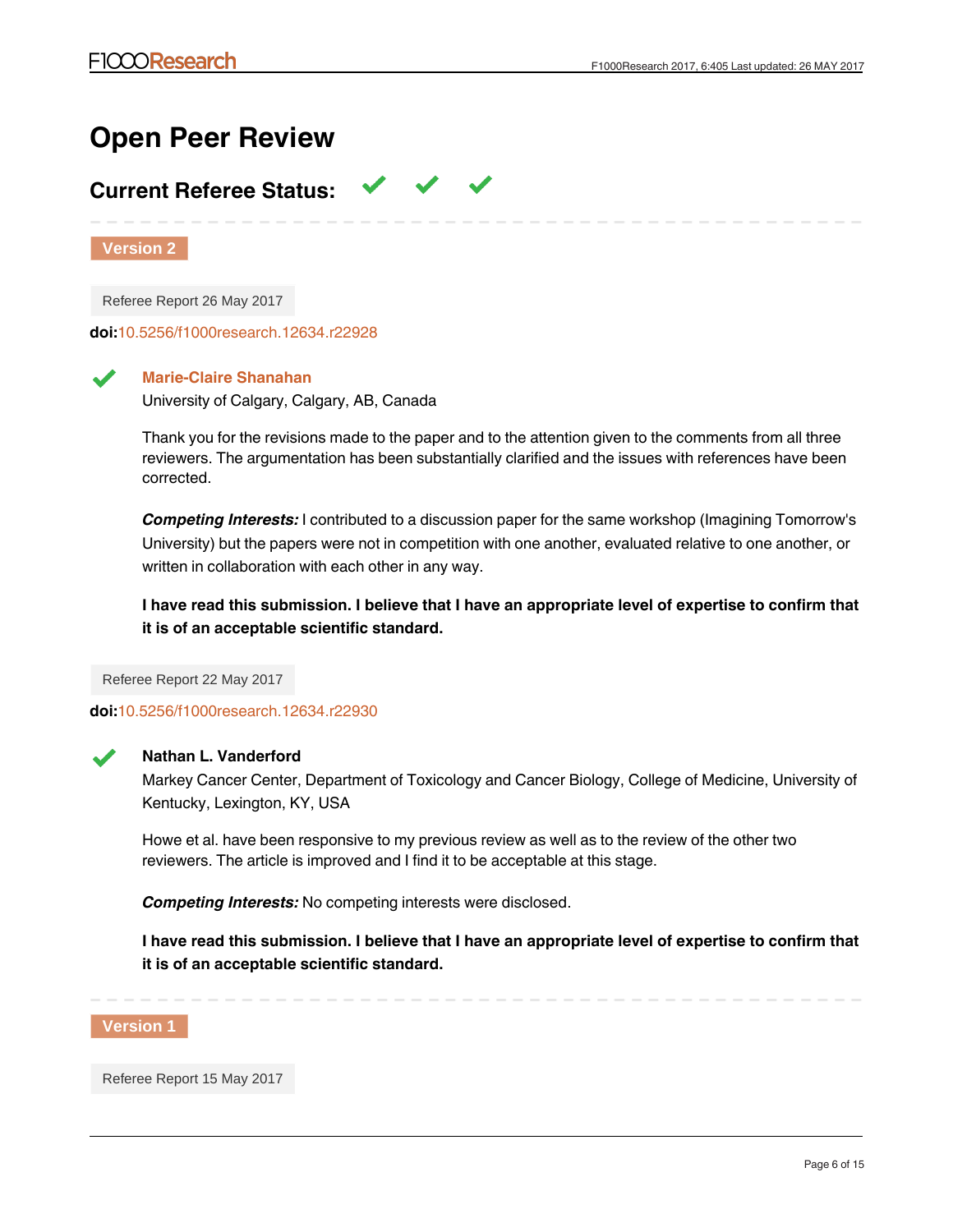# **doi:**[10.5256/f1000research.12118.r22286](http://dx.doi.org/10.5256/f1000research.12118.r22286)

#### ? **Marie-Claire Shanahan**

University of Calgary, Calgary, AB, Canada

This is a timely and important topic, and it is clear that the authors have first-hand experience with the area of open science related to creating open and shared analysis code (e.g., Citation #2). They have a very valuable perspective to add to the scientific community's conversations about open science. And while I definitely support the eventual indexing of this article, I feel that there are some areas in which the argument should be strengthened and clarified first.

As reviewer Vanderford notes, a clear definition of open science is needed early on. This would also be very helpful for strengthening the arguments that develop in the middle and final sections that open databases are not sufficient for open science and that universities need better infrastructure for recognizing shared code as an academic contribution. A clear definition would also help place the open analysis code argument more clearly. Is sharing analysis programs and code sufficient for open science (i.e., is it synonymous with open science) or is it instead an under-recognized but important element or type of open science that the authors wish to highlight?

The paper seems to settle in on open analysis code as the central argument later on, but in the opening sections the argument seems overly broad for the examples and support that are given. The only example of benefits that is given is of the "open notebook" (a good and valuable example) but it is not sufficient to support broad claims about open science as a double-edged sword (where neither the broads benefits or potential downfalls are explained in detail or supported with evidence from the literature). I think focusing the argument and placing their perspective more clearly within the broader field of open science early on would create a more cohesive argument and one that can be better supported with the experiences and examples the authors provide.

*Is the topic of the opinion article discussed accurately in the context of the current literature? Are all factual statements correct and adequately supported by citations? Are arguments sufficiently supported by evidence from the published literature?*

In addition to the example above there are a few places where support for statements and accuracy with relation to the literature could be improved. Defining open science clearly and placing the authors' perspectives related to open analysis code within that larger definition would help improve connections to the literature. A few examples are below that might be helpful.

Later on, citations 7 and 8 are used to support discussion of take up of academic discoveries. These are both citations of the same study though, with 7 being the study itself and 8 being a popular media report on the study. Using both seems to suggest that there are two independent sources to support this claim. There is also a published version of the study that might be a preferred citation<sup>[1](#page-7-0)</sup>. And I think it might be helpful to note that the study does not find mistrust to be the main reason for lack of uptake but says it is secondary to the natural competitiveness of industrial science, where they are constantly monitoring competitors and therefore likely to notice discoveries that competitors make.

"To maintain this esteem, it is important to realize that data without an understanding of what it entails or the questions it can answer can be considered useless and even dangerous when used improperly to influence decision making and policy" [11]. This is a strong claim, and it could represent important reservations about open science, but no support is provided. The citation does not seem to be related at

all (Title: "Electrically conductive bacterial nanowires produced by Shewanella one) strain  $\mathcal{L}$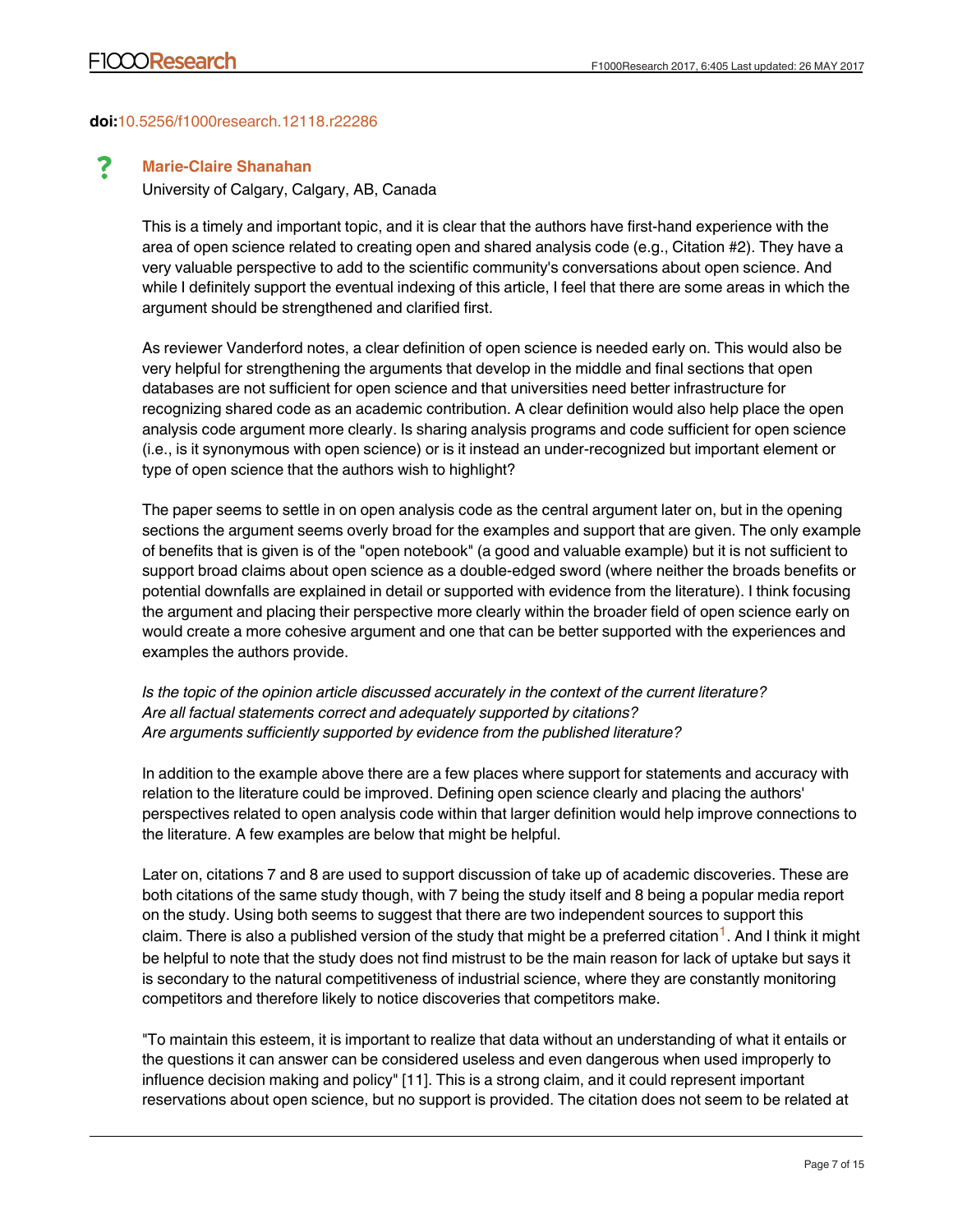all (Title: "Electrically conductive bacterial nanowires produced by Shewanella oneidensis strain MR-1 and other microorganisms.") Are the authors referring to some controversy surrounding the inappropriate use of that data for decision making and policy? If so, this needs to be explained and supported explicitly. Otherwise, other citations should be found to support this claim.

Referring to Hardin's "Tragedy of the commons" [Citation 14] also does not seem like a closely related source for the use of the term "common good" as the authors have used it. Some clarification would be helpful there as well. Neilsen's book<sup>[2](#page-7-1)</sup>, similarly talks about "knowledge commons" specifically in relation to open science in a way that might be more relevant to the arguments made here.

# *Are the conclusions drawn balanced and justified on the basis of the presented arguments?*

In the end, the authors make an important and valid argument about university supports and infrastructure, but the points leading up to that conclusion could be more clearly explained and better supported and connected. From the section "A path forward" and onward, the examples lead nicely towards the conclusion. Given the authors expertise I feel that the could be expanded a bit and to explore and support the conclusion, and the earlier paragraphs could focus more specifically on the issues of open analysis code to build towards that conclusion. For example, in discussing the Ivory Tower effect earlier on, the original study that is cited explores the publish or perish system as one of the reasons for distrust. The argument made about publish or perish later on could be more meaningful if that connection had been made in the previous section.

Overall, the authors have an important contribution to make to discussions of open science and important expertise in the practice of open science. With some clarification to the supports and the argument, this paper will be a valuable and interesting piece of that conversation.

# **References**

<span id="page-7-1"></span><span id="page-7-0"></span>1. Bikard M: Is Academic Science Trapped Inside the Ivory Tower? Universities and the Diffusion of New Knowledge. *Academy of Management Proceedings*. 2012; **2012** (1). [Publisher Full Text](http://dx.doi.org/10.5465/AMBPP.2012.189) 2. Nielsen M: Reinventing discovery: the new era of networked science. *Princeton University Press*. 2012.

3. Nosek BA, Alter G, Banks GC, Borsboom D, Bowman SD, Breckler SJ, Buck S, Chambers CD, Chin G, Christensen G, Contestabile M, Dafoe A, Eich E, Freese J, Glennerster R, Goroff D, Green DP, Hesse B, Humphreys M, Ishiyama J, Karlan D, Kraut A, Lupia A, Mabry P, Madon TA, Malhotra N, Mayo-Wilson E, McNutt M, Miguel E, Paluck EL, Simonsohn U, Soderberg C, Spellman BA, Turitto J, VandenBos G, Vazire S, Wagenmakers EJ, Wilson R, Yarkoni T: SCIENTIFIC STANDARDS. Promoting an open research culture.*Science*. 2015; **348** (6242): 1422-5 [PubMed Abstract](http://www.ncbi.nlm.nih.gov/pubmed/26113702) | [Publisher Full Text](http://dx.doi.org/10.1126/science.aab2374) 4. Easterbrook S: Open code for open science?. *Nature Geoscience*. 2014; **7** (11): 779-781 [Publisher Full](http://dx.doi.org/10.1038/ngeo2283) **[Text](http://dx.doi.org/10.1038/ngeo2283)** 

**Is the topic of the opinion article discussed accurately in the context of the current literature?** Partly

**Are the conclusions drawn balanced and justified on the basis of the presented arguments?**

**Are all factual statements correct and adequately supported by citations?** Partly

# **Are arguments sufficiently supported by evidence from the published literature?** Partly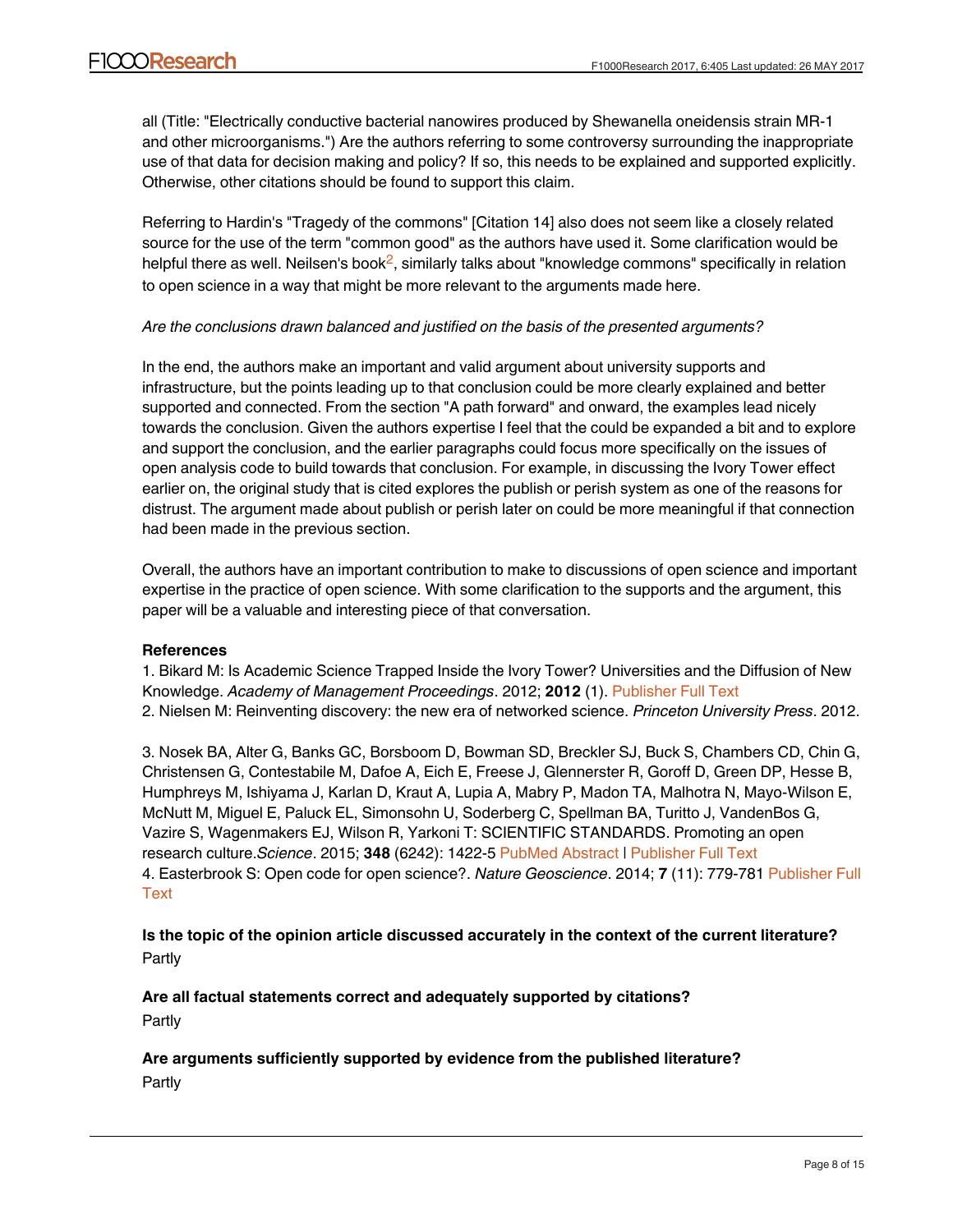# **Are the conclusions drawn balanced and justified on the basis of the presented arguments?** Partly

*Competing Interests:* I contributed to a discussion paper for the same workshop (Imagining Tomorrow's University) but the papers were not in competition with one another, evaluated relative to one another, or written in collaboration with each other in any way.

**I have read this submission. I believe that I have an appropriate level of expertise to confirm that it is of an acceptable scientific standard, however I have significant reservations, as outlined above.**

### Author Response 17 May 2017

**Adina Howe**, Iowa State University, USA

1. As reviewer Vanderford notes, a clear definition of open science is needed early on. This would also be very helpful for strengthening the arguments that develop in the middle and final sections that open databases are not sufficient for open science and that universities need better infrastructure for recognizing shared code as an academic contribution. A clear definition would also help place the open analysis code argument more clearly. Is sharing analysis programs and code sufficient for open science (i.e., is it synonymous with open science) or is it instead an under-recognized but important element or type of open science that the authors wish to highlight?

Thank you for this suggestion. We have now included a clearer open science definition within the introduciton to help clarify our perspective and define "sharing" data as an important element within open access themes of "access, use, modify, and sharing".

2. The paper seems to settle in on open analysis code as the central argument later on, but in the opening sections the argument seems overly broad for the examples and support that are given. The only example of benefits that is given is of the "open notebook" (a good and valuable example) but it is not sufficient to support broad claims about open science as a double-edged sword (where neither the broads benefits or potential downfalls are explained in detail or supported with evidence from the literature). I think focusing the argument and placing their perspective more clearly within the broader field of open science early on would create a more cohesive argument and one that can be better supported with the experiences and examples the authors provide.

In response to reviewer #2, more specific examples, of the benefits and barriers to open science have been included to represent the broader field of open science (e.g. publishing cost). Further, we believe that the modification of the title and introduction revisions help to focus the central topic of this effort on the impacts of a university in an open era. Finally, for more specific examples, we have also cited a McKiernan et al. 2016 which represents a more data-centric approach of the benefits of open science.

3. In addition to the example above there are a few places where support for statements and accuracy with relation to the literature could be improved. Defining open science clearly and placing the authors' perspectives related to open analysis code within that larger definition would help improve connections to the literature. A few examples are below that might be helpful.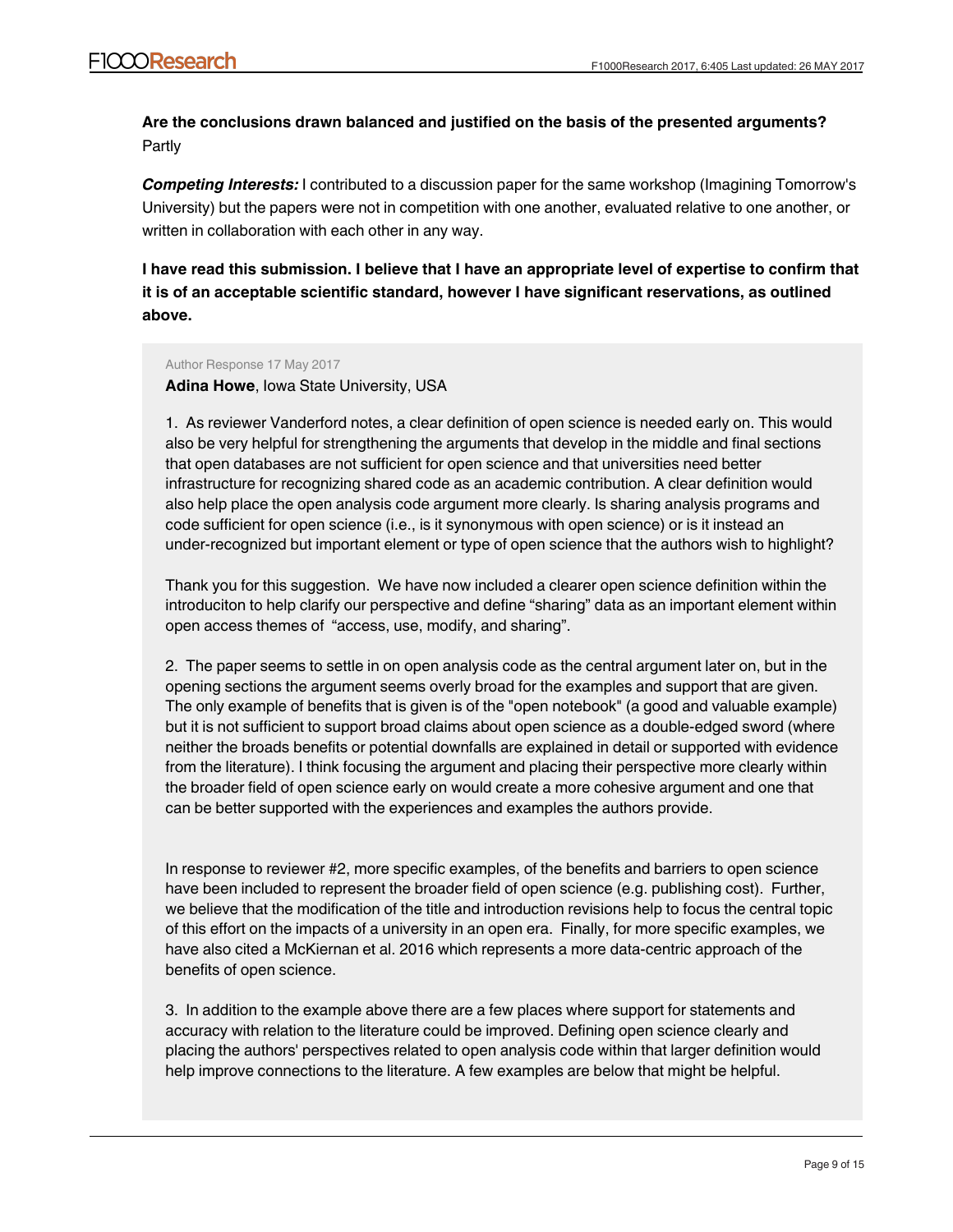Later on, citations 7 and 8 are used to support discussion of take up of academic discoveries. These are both citations of the same study though, with 7 being the study itself and 8 being a popular media report on the study. Using both seems to suggest that there are two independent sources to support this claim. There is also a published version of the study that might be a preferred citation<sup>[1](https://f1000research.com/articles/6-405/v1#rep-ref-22286-1)</sup>. And I think it might be helpful to note that the study does not find mistrust to be the main reason for lack of uptake but says it is secondary to the natural competitiveness of industrial science, where they are constantly monitoring competitors and therefore likely to notice discoveries that competitors make.

Thank you for these comments – we agree that two citations here is misleading and have removed the citation #8 and replaced the original preprint with the suggested citation provided more recent published study (https://papers.ssrn.com/sol3/papers.cfm?abstract\_id=2333413). The general results of the cited study indicate that "the results suggest that the peer-based knowledge validation process in academia creates uncertainty about the reliability and relevance of academic science as a map for technology development." [Bikard, 2015]. We also modified the reason inventors draw on knowledge from firms rather than academics to be associated (e.g., a driver vs a key driver) with skepticism toward academic science.

4. "To maintain this esteem, it is important to realize that data without an understanding of what it entails or the questions it can answer can be considered useless and even dangerous when used improperly to influence decision making and policy" [11]. This is a strong claim, and it could represent important reservations about open science, but no support is provided. The citation does not seem to be related at all (Title: "Electrically conductive bacterial nanowires produced by Shewanella oneidensis strain MR-1 and other microorganisms.") Are the authors referring to some controversy surrounding the inappropriate use of that data for decision making and policy? If so, this needs to be explained and supported explicitly. Otherwise, other citations should be found to support this claim.

Thank you for this observation – we've corrected the citation.

5. Referring to Hardin's "Tragedy of the commons" [Citation 14] also does not seem like a closely related source for the use of the term "common good" as the authors have used it. Some clarification would be helpful there as well. Neilsen's book $^2$  $^2$ , similarly talks about "knowledge commons" specifically in relation to open science in a way that might be more relevant to the arguments made here.

To clarify this phrase, we modified "common good" to explicitly state "available to benefit by all".

6. In the end, the authors make an important and valid argument about university supports and infrastructure, but the points leading up to that conclusion could be more clearly explained and better supported and connected. From the section "A path forward" and onward, the examples lead nicely towards the conclusion. Given the authors expertise I feel that the could be expanded a bit and to explore and support the conclusion, and the earlier paragraphs could focus more specifically on the issues of open analysis code to build towards that conclusion. For example, in

discussing the Ivory Tower effect earlier on, the original study that is cited explores the publish or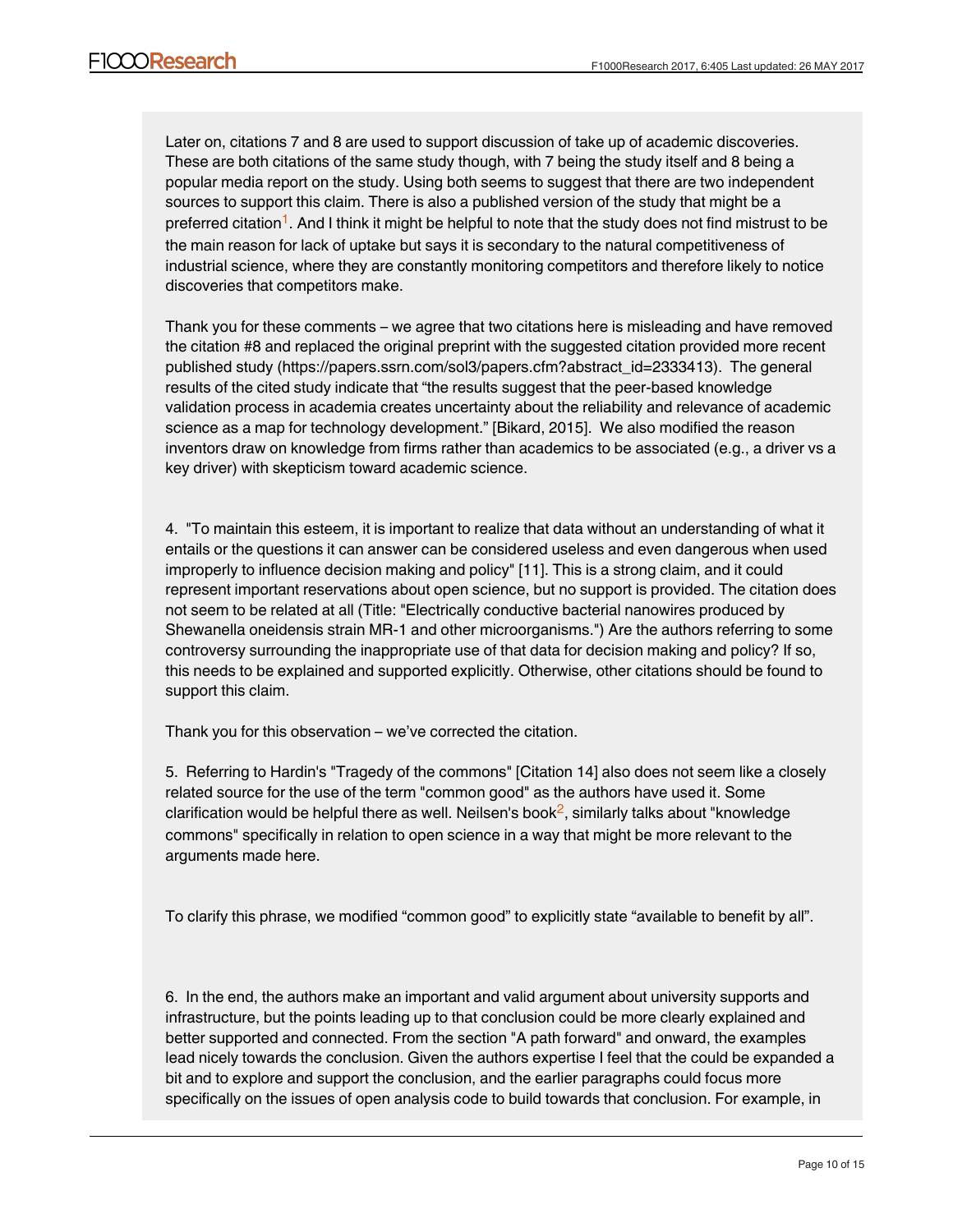discussing the Ivory Tower effect earlier on, the original study that is cited explores the publish or perish system as one of the reasons for distrust. The argument made about publish or perish later on could be more meaningful if that connection had been made in the previous section.

Thank you for your suggestions. With these suggestions in mind, we have edited the text for a more natural flow, using both additional examples and citations and specific headers.

*Competing Interests:* No competing interests were disclosed.

Referee Report 27 April 2017

# **doi:**[10.5256/f1000research.12118.r22285](http://dx.doi.org/10.5256/f1000research.12118.r22285)



# **Nathan L. Vanderford**

Markey Cancer Center, Department of Toxicology and Cancer Biology, College of Medicine, University of Kentucky, Lexington, KY, USA

This article by Howe et al. is a generally well-written commentary on the importance of open science as well as some of the current barriers to its most effective implementation and use. This is a very timely topic that certainly deserves discussion of its value to the scientific community and of how it can be improved.

I believe there are several noteworthy areas in which the article could be improved prior to it being approved for indexing.

- 1. The authors should step back at the very onset of the article and define open science. It would also be helpful to provide more context on the history of open science and why/ how that history is important to the current article.
- 2. While this is a well-written article in general, there are a few phrases used that should be reconsidered. For example, the use of the phrase "the whole enchilada" should be re-written in a more professional phrasing.
- 3. I would argue that the most significant "costs" or "barriers" to open science are the financial costs (of which personnel labor/ time and electronic/ computer storage space issues are perhaps the biggest components). It is a missed opportunity to not mention the financial costs of open science. As part of that discussion, it would be interesting for the authors to discuss who bears the financial costs and whether there is room for improvement. For example, could funders/sponsors do more to support the costs of open science? And, are there opportunities for new policies (at the level of funders/sponsors) to be developed that could further support the wider implementation of open science?
- 4. The title of the article refers to the "impact" of open science but the current content of the article falls short on convincing the reader of the current and potential impact of open science. It may be

wordh providing some specific examples of how operating of how open science has been used to make impactful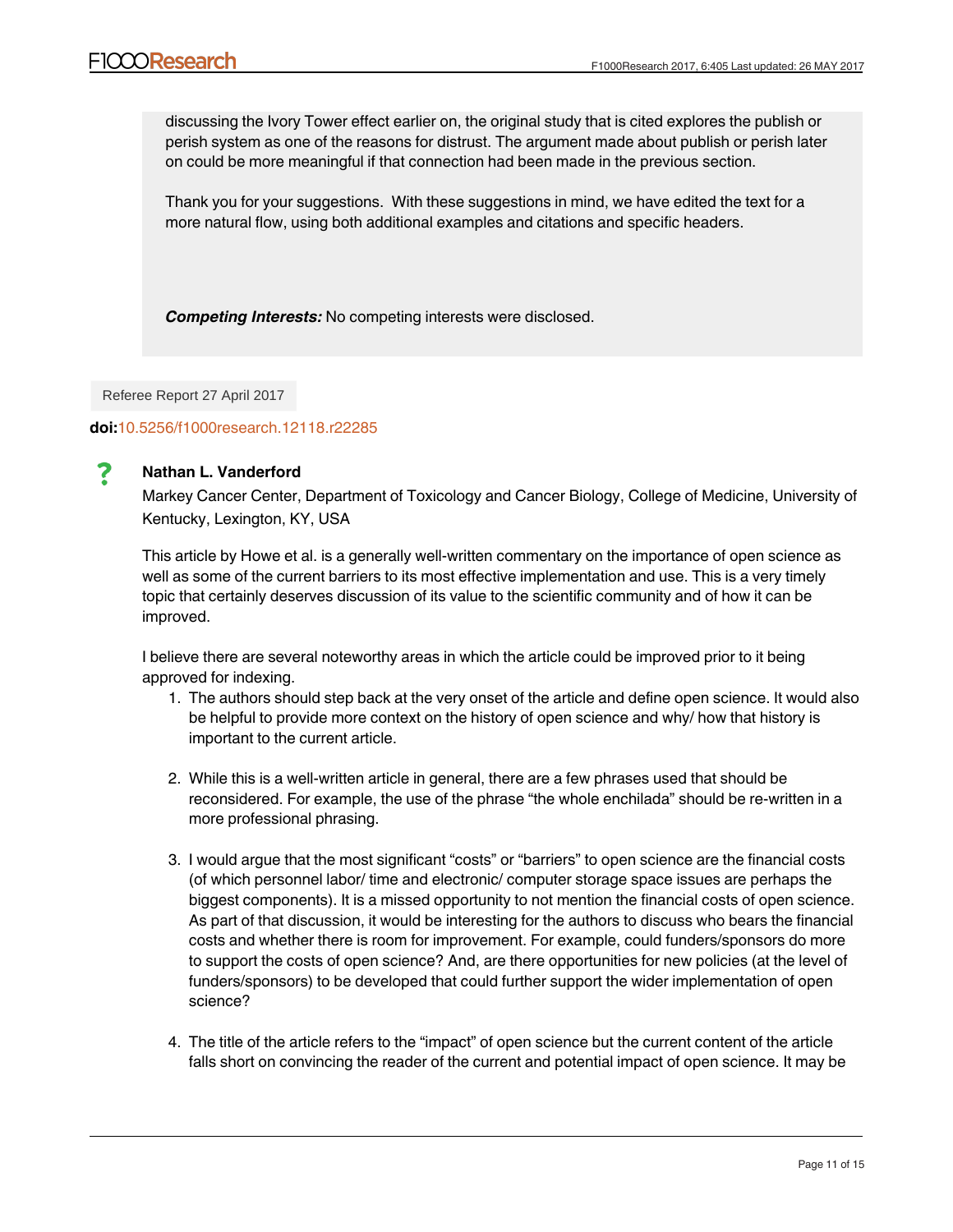worth providing some specific examples of how open science has been used to make impactful discoveries, etc. Providing such examples could drive home the point of why it is so important to support and improve open science.

In summary, this is a timely article discussing a very important topic. There are limitations of the current version of the article that dampen this reviewer's enthusiasm at this time regarding giving a full approval. As such, I look forward to reviewing a revised version of the article.

# **Is the topic of the opinion article discussed accurately in the context of the current literature?** Yes

**Are all factual statements correct and adequately supported by citations?** Yes

**Are arguments sufficiently supported by evidence from the published literature?** Yes

**Are the conclusions drawn balanced and justified on the basis of the presented arguments?** Yes

*Competing Interests:* No competing interests were disclosed.

**I have read this submission. I believe that I have an appropriate level of expertise to confirm that it is of an acceptable scientific standard, however I have significant reservations, as outlined above.**

### Author Response 17 May 2017

**Adina Howe**, Iowa State University, USA

1. The authors should step back at the very onset of the article and define open science. It would also be helpful to provide more context on the history of open science and why/ how that history is important to the current article.

Great suggestion. We agree that this was missing and we now provide a context for universities and their role in open science as an introduction.

2. While this is a well-written article in general, there are a few phrases used that should be reconsidered. For example, the use of the phrase "the whole enchilada" should be re-written in a more professional phrasing.

Modified.

3. I would argue that the most significant "costs" or "barriers" to open science are the financial costs (of which personnel labor/ time and electronic/ computer storage space issues are perhaps the biggest components). It is a missed opportunity to not mention the financial costs of open science. As part of that discussion, it would be interesting for the authors to discuss who bears the financial costs and whether there is room for improvement. For example, could funders/sponsors do more to support the costs of open science? And, are there opportunities for new policies (at the level of funders/sponsors) to be developed that could further support the wider implementation of open science?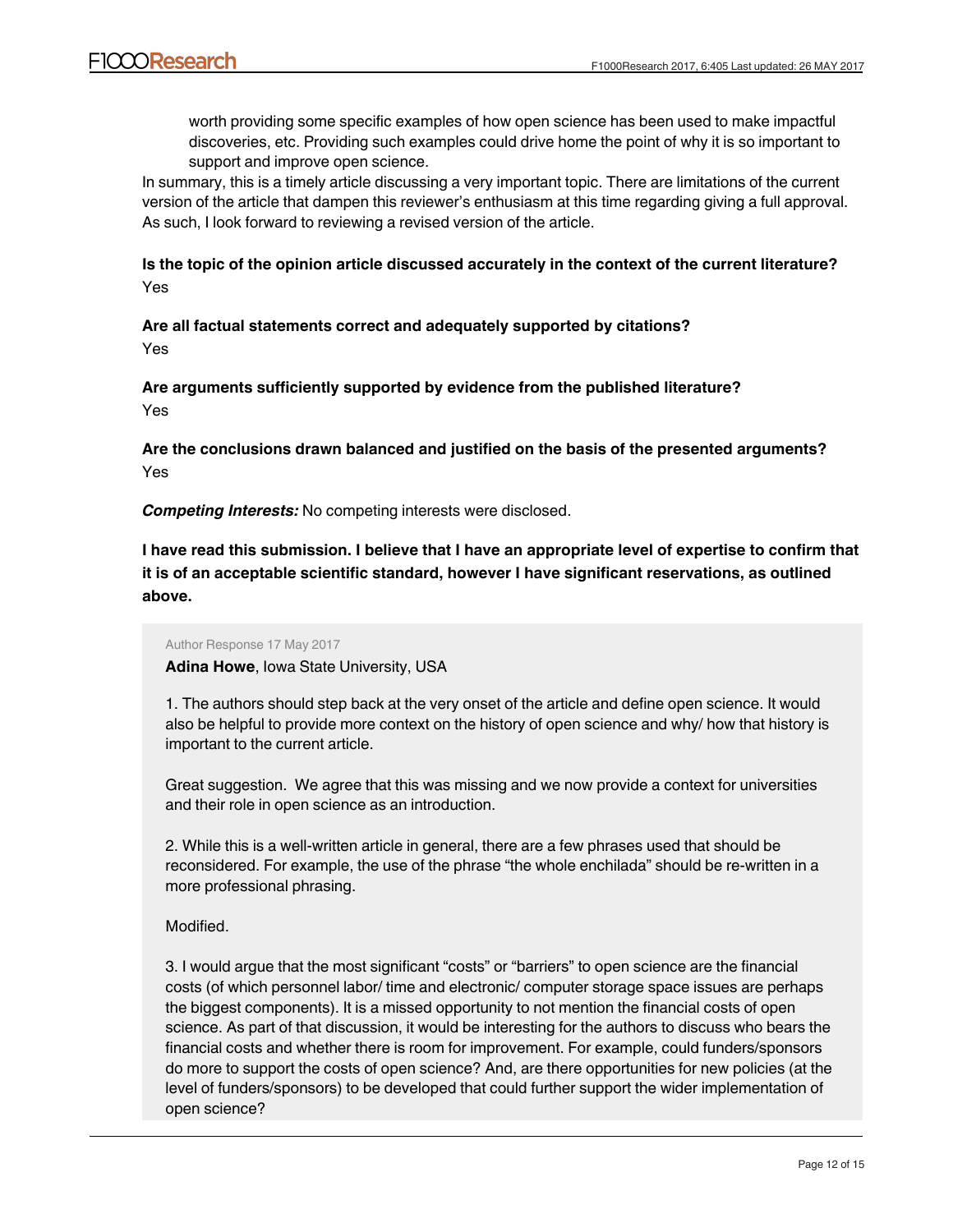Thank you for pointing out this opportunity in this piece. We have added a discussion to bring up the topic of financial costs associated with open science and the complexities of determining incentives at the university level. While there is opportunity for funders/sponsors to help bear these financial burdens, the scope of this effort is what a university can do, and we have limited our discussion to this topic.

4. The title of the article refers to the "impact" of open science but the current content of the article falls short on convincing the reader of the current and potential impact of open science. It may be worth providing some specific examples of how open science has been used to make impactful discoveries, etc. Providing such examples could drive home the point of why it is so important to support and improve open science.

We agree that the title of this article was not a good fit for the content of the piece and have adjusted it accordingly. We have provided citations to one peer reviewed article that identifies examples and a perspective of how open science have provided impact. A challenge in providing specific examples it that the impact of open science is still debated and difficult to quantify. Most articles are often personal perspectives of specific authors and not necessarily data-driven approaches to study the positive impacts of open science (which are currently rather limited). Further, there are also examples of negative impacts of open science,

http://www.nature.com/news/open-data-contest-unearths-scientific-gems-and-controversy-1.21572?W

. We hope to present a balanced perspective on the complexities of open science at universities and guide thoughts on the most impactful path forward in this diverse environment.

*Competing Interests:* No competing interests were disclosed.

Referee Report 21 April 2017

**doi:**[10.5256/f1000research.12118.r21433](http://dx.doi.org/10.5256/f1000research.12118.r21433)



## **May Khanna**

Department of Pharmacology, College of Medicine, University of Arizona, Tucson, AZ, USA

This was a very well-written manuscript and quite relevant to our current times since there is a definite push for open science in academia. This is becoming increasingly necessary as we continually acquire larger data sets. I have a few comments and suggestions.

I would replace the words "the whole enchilada" under the headline "Open science requires significant Investment". I would also replace "so on" in the same section.

Instead of the headline "Broader impact of open science is uncertain" may I suggest something along the line of: "Open and broad communication could impact open science".

In the section "Open Science requires significant investment", it is suggested that a key cost of open science is time, which is reasonable. However, one of the points is that "time to produce scripts with a sufficient level of robustness and documentation to be useful to others"; this point is less reasonable. I believe with or without open science, this should an integral requirement of all scientists and so this last point should be omitted.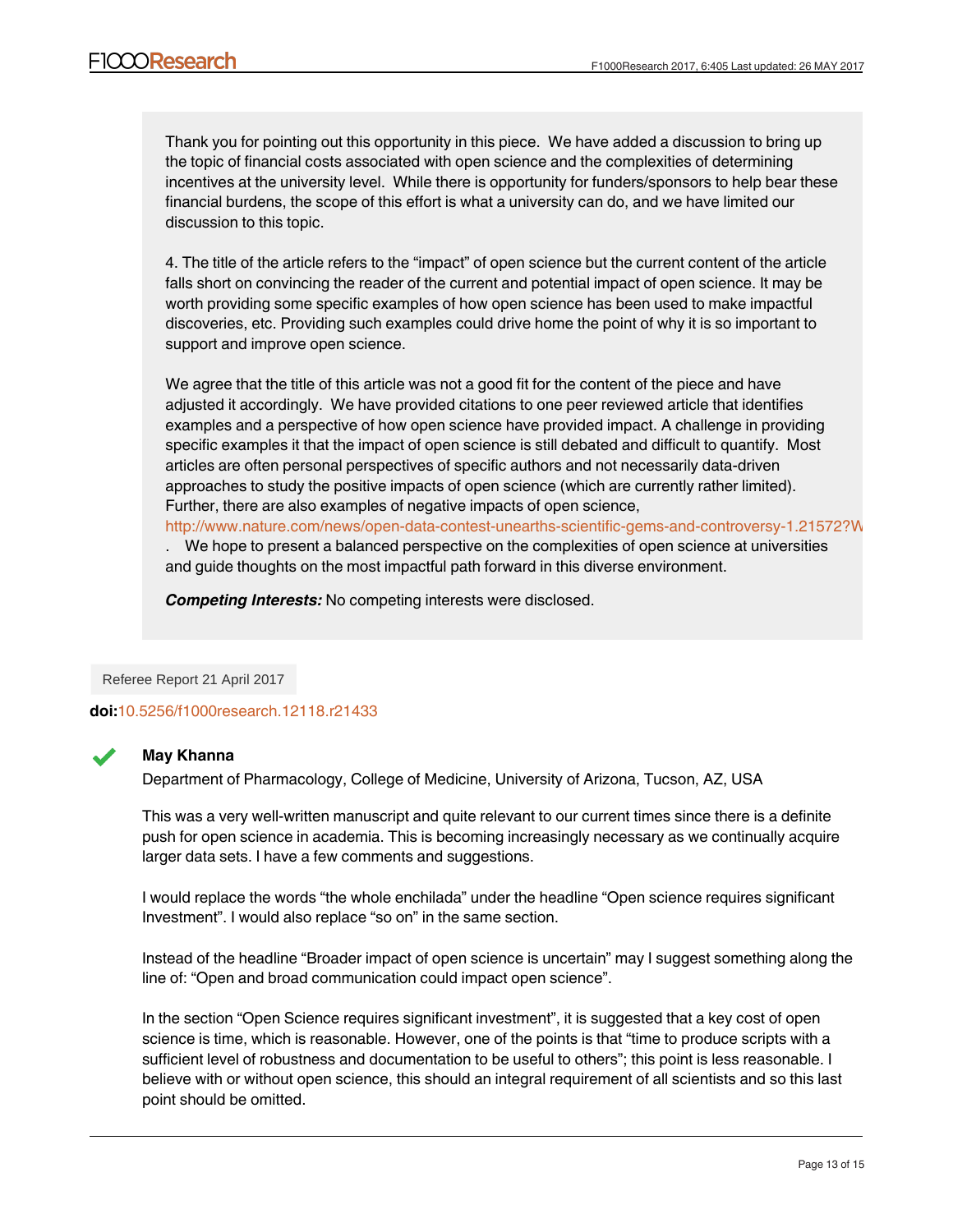Your three first points to propose to enable open science more effectively are valid, however, you don't circle back to these in your final discussion. May I suggest using instead the points that you end with, such as:

- 1. Finding a way to properly cite open codes or data available through open sources
- 2. Developing a reliable, robust tool to track utilization of open science (note: similar idea to 1, but goes one step further)
- 3. Universities need to support infrastructure to implement FAIR data principles

This way you end with developing the points that should enable open science.

All these are suggestions. Should the authors decide to ignore them, it will not dampen my enthusiasm for this well-written manuscript.

**Is the topic of the opinion article discussed accurately in the context of the current literature?** Yes

**Are all factual statements correct and adequately supported by citations?**

Yes

**Are arguments sufficiently supported by evidence from the published literature?** Yes

**Are the conclusions drawn balanced and justified on the basis of the presented arguments?** Yes

*Competing Interests:* No competing interests were disclosed.

**I have read this submission. I believe that I have an appropriate level of expertise to confirm that it is of an acceptable scientific standard.**

Author Response 17 May 2017

**Adina Howe**, Iowa State University, USA

I would replace the words "the whole enchilada" under the headline "Open science requires significant Investment". I would also replace "so on" in the same section.

Modified as suggested.

Instead of the headline "Broader impact of open science is uncertain" may I suggest something along the line of: "Open and broad communication could impact open science".

Modified the heading to "The Potential for Broader Impacts with Open Science"

In the section "Open Science requires significant investment", it is suggested that a key cost of open science is time, which is reasonable. However, one of the points is that "time to produce scripts with a sufficient level of robustness and documentation to be useful to others"; this point is less reasonable. I believe with or without open science, this should an integral requirement of all scientists and so this last point should be omitted.

Modified this sentence to time to  $\mathcal{A}$  sentence scripts with a sufficient level of robustness and  $\mathcal{A}$